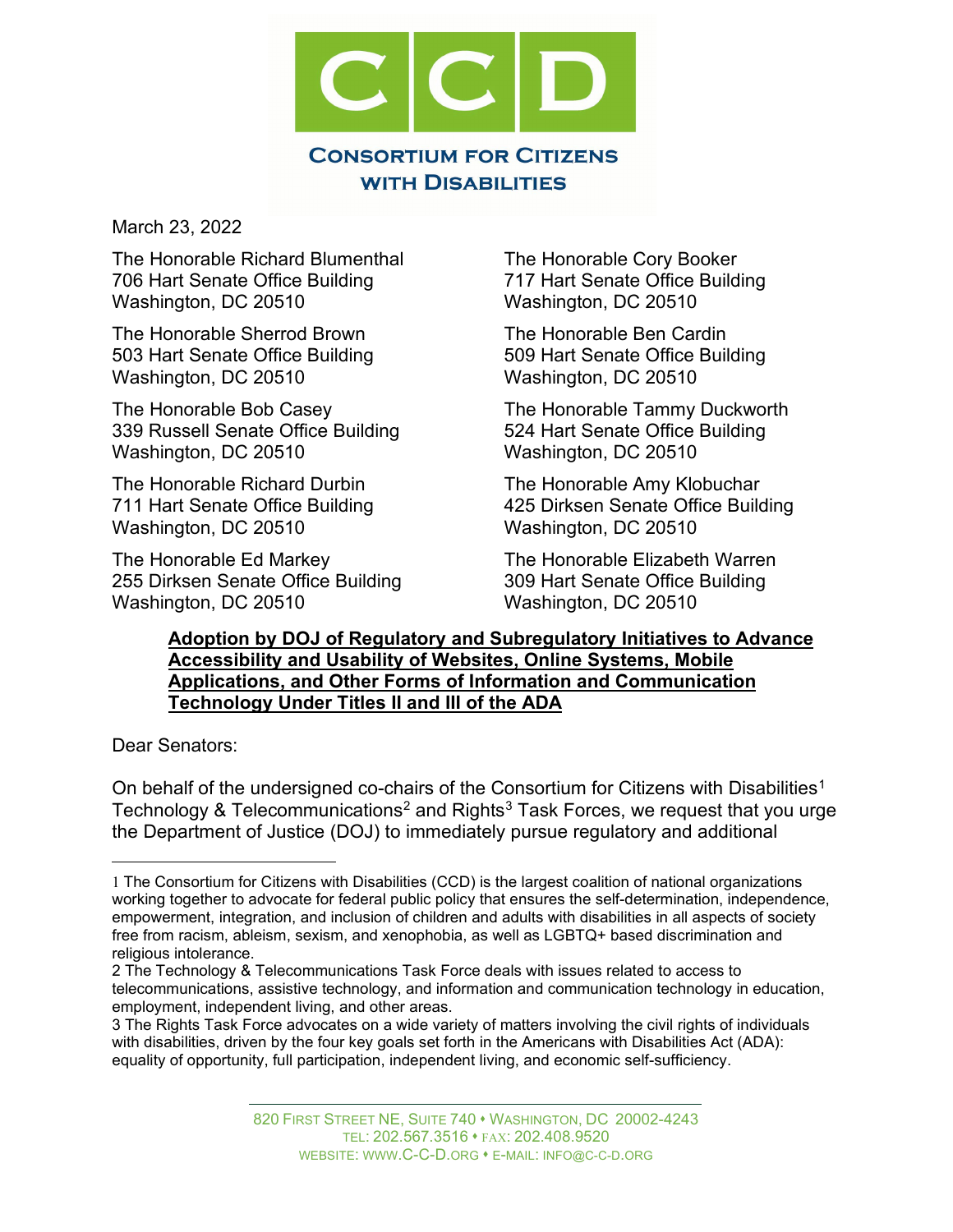subregulatory initiatives under Titles II and III of the Americans with Disabilities Act (ADA) to ensure that state and local governments and public accommodations *procure, design, maintain, and use websites, mobile applications, online systems, and other forms of information and communication technology (ICT) that are accessible to and usable by the widest range of people with disabilities possible*.

More specifically, we ask you to urge the Department to adopt updated regulations implementing Titles II and III of the ADA that include clear and enforceable accessibility and usability standards that align with current requirements under Section 508 of the Rehabilitation Act, including the incorporation by reference of the internationally accepted Web Content Accessibility Guidelines (WCAG) 2.1 Levels A and AA. The Department recently issued new Guidance on Web Accessibility and the ADA[4,](#page-1-0) which we strongly support. Additional clarity is sorely needed regarding covered entities' obligations to provide accessible websites, online systems, mobile applications and other forms of ICT in order to address the persistent inequities in access to the Internet and digital life faced by people with disabilities.

In order to ensure uniform and consistent implementation of the ADA across the country, [5](#page-1-1) it is also critical that the Department clarify that its regulations implementing Title III of the ADA apply to websites, online systems, mobile applications, and other forms of ICT, *whether or not a covered entity also owns or operates a physical location offering the same or similar goods, services, or information.*

In conjunction with this rulemaking, we ask that you encourage DOJ to update existing subregulatory guidance regarding accessibility of websites, online systems, mobile applications, and other forms of ICT, such as the technical assistance guidelines on *Accessibility of State and Local Government Websites to People with Disabilities,* last updated in 2003. [6](#page-1-2)

Further, we strongly support DOJ's commitment to pursue additional focused settlement agreements with state and local governments through Project Civic Access and with public accommodations highlighting accessibility of websites, which can be used not only to advance accessibility under the specific settlement parties, but as clear policy guidance for all covered entities. We ask that you urge DOJ to ensure these efforts also focus on online systems, mobile applications, and other forms of ICT.

As you may know, in 2010, the Department issued an Advanced Notice of Proposed Rulemaking (ANPRM) that would have sought to revise regulations implementing Titles

<span id="page-1-0"></span><sup>4</sup> <https://beta.ada.gov/web-guidance/>

<span id="page-1-2"></span><span id="page-1-1"></span><sup>5</sup> Though the Department has long held that the ADA applies to websites and other forms of ICT, certain court decisions have muddied the waters as to whether and how the ADA should apply to ICT. 6 Available at: [https://www.ada.gov/websites2\\_scrn.pdf.](https://www.ada.gov/websites2_scrn.pdf)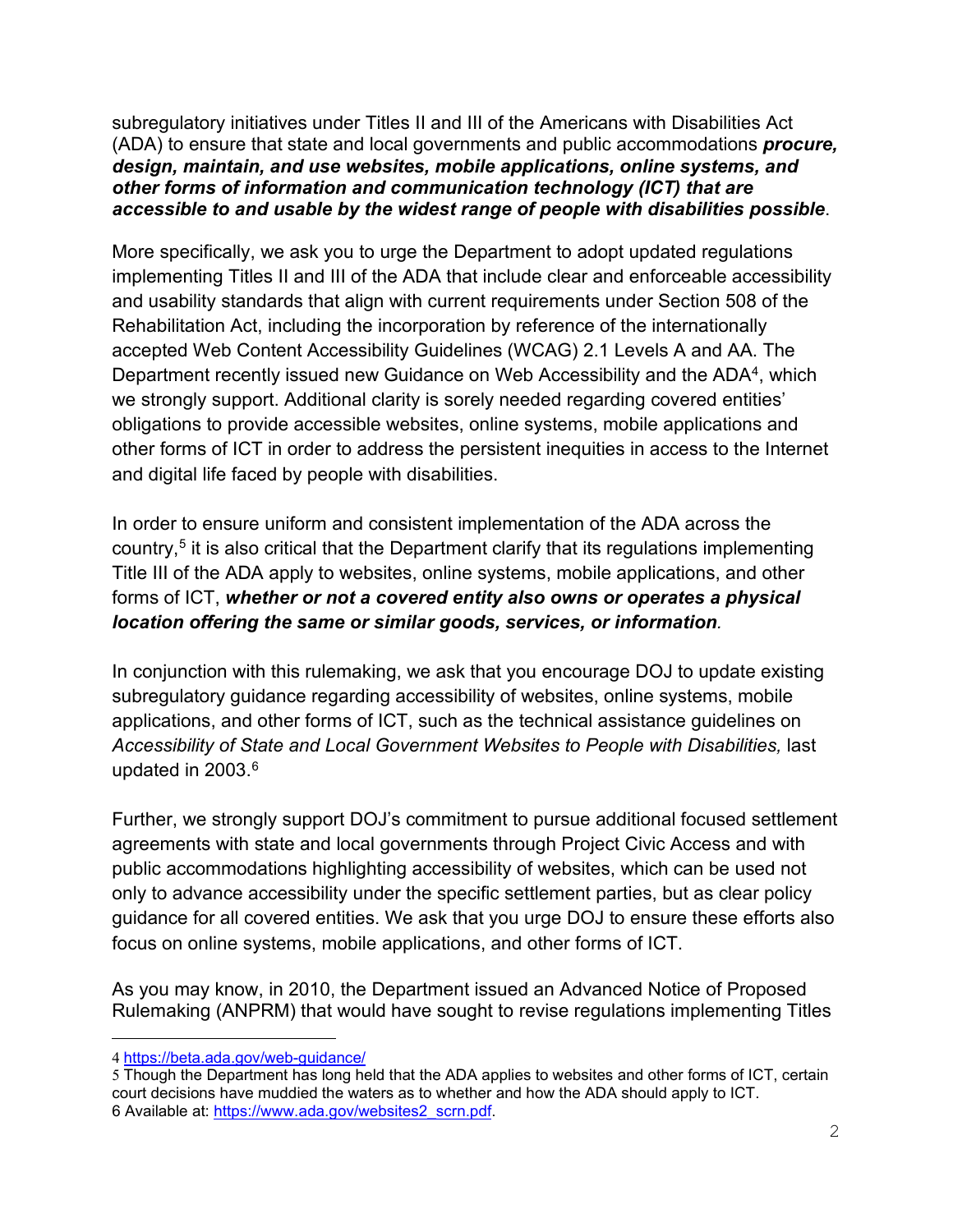II and III of the ADA to establish requirements for web accessibility relating to state and local governments and public accommodations.<sup>[7](#page-2-0)</sup> Despite widespread support from the disability community, and the letter that several of your offices signed in 2015 to DOJ and the Office of Management and Budget (reattached here for your reference), a proposed rule was never issued, and in 2017, the ANPRM was withdrawn entirely. $^8$  $^8$ 

The Department has long recognized that "access to information and electronic technologies is increasingly becoming the gateway civil rights issue for individuals with disabilities."[9](#page-2-2) We agree with the Department's assessment -- inaccessible websites, online systems, mobile applications, and other forms of ICT present a clear, growing, and present danger to the civic, economic, and social welfare of people with disabilities.

Businesses, employers, and federal, state, and local governments are becoming more and more dependent on information and communication technology to provide goods and services. For people with disabilities, accessibility of websites and other ICT is a necessity—not a luxury or a convenience—that fosters independence, economic selfsufficiency, and active, meaningful participation in civic life. These issues are not limited to those with sensory disabilities; many individuals with other disabilities, such as those who use augmentative and alternative communication devices, those with intellectual and developmental disabilities, and many more find that they are unable to access online systems that are integral to modern daily life.

Regulatory action by DOJ in this area is critical – there is a virtual flood of new and emerging technologies entering the marketplace and being incorporated into our daily lives. If these technologies are inaccessible, they will leave many people with disabilities behind. The impact of the COVID-19 pandemic has only exacerbated the disparate access to websites and other forms of ICT and has further prevented people with disabilities from fully participating in our increasingly remote and virtual world.

We also note that several of your offices recently received a letter from many of our partners in the disability community, including many of the undersigned organizations, dated February 28, 2022, on the urgent need to advance digital accessibility regulations; we strongly support this request. This letter is included here as an attachment.

<span id="page-2-0"></span><sup>7</sup> Nondiscrimination on the Basis of Disability; Accessibility of Web Information and Services of State and Local Government Entities and Public Accommodations, 75 Fed. Reg. 43460 (July 26, 2010). 8 Nondiscrimination on the Basis of Disability; Notice of Withdrawal of Four Previously Announced Rulemaking Actions, 82 Fed. Reg. 60932 (December 26, 2017).

<span id="page-2-2"></span><span id="page-2-1"></span><sup>9</sup> *Achieving the Promises of the Americans with Disabilities Act in the Digital Age – Current Issues, Challenges, and Opportunities, Hearing Before the Subcomm. on the Constitution, Civil Rights, and Civil Liberties of the House Judiciary Comm.,* 111th Congress, p. 5 (2010) (statement of Samuel Bagenstos, Principal Deputy Assistant Attorney General for Civil Rights, Department of Justice). Available at [https://www.congress.gov/111/chrg/CHRG-111hhrg56070/CHRG-111hhrg56070.pdf.](https://www.congress.gov/111/chrg/CHRG-111hhrg56070/CHRG-111hhrg56070.pdf)